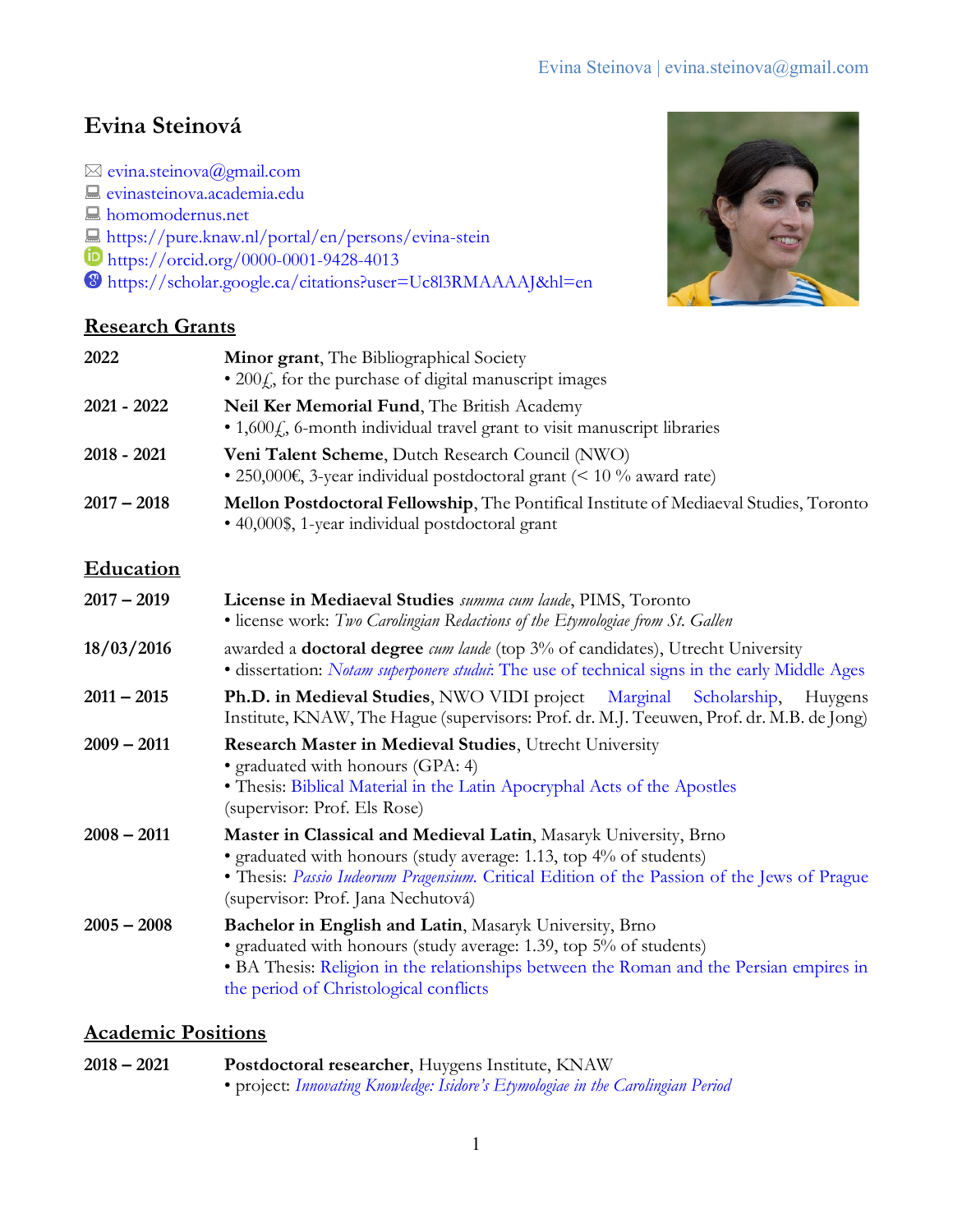- **2017 – 2018 Postdoctoral researcher**, The Pontifical Institute of Mediaeval Studies, Toronto • project: *[Rewriting Isidore. The dynamics of encyclopedic knowledge in the Carolingian period](https://pims.ca/people/evina-steinova/)* **2017 Research assistant** of Prof. Susanna Braund, CNERS, University of British Columbia
	- preparation of Czech and Slovak materials for *A Cultural History of Translations of Virgil*
- **2016 – 2018 Co-investigator**, [Caroline Minuscule Mapping Project](http://carolinenetwork.weebly.com/mapping-project.html) • coordination of the peer-review process, editorial activities

# **Teaching and Supervision**

| 2021             | MA Thesis review: Université du Québec à Montréal                                                                                                                                                                                                                                                                                                           |  |
|------------------|-------------------------------------------------------------------------------------------------------------------------------------------------------------------------------------------------------------------------------------------------------------------------------------------------------------------------------------------------------------|--|
| 2019             | Supervision of a research apprentice, Utrecht University (research MA, English)                                                                                                                                                                                                                                                                             |  |
| 2019             | <b>Guest lecturer</b> , Utrecht University<br>• Medieval Written Culture (1 lecture, MA level, English)<br>• De geschiedenis van de Europese kennissamenleving, 1000 – 2000 [The History of European<br>Knowledge Society, 1000 – 2000] (1 lecture, MA, English)<br>• Digital Humanities: The Digital Scholar of Premodern Sources (1 lecture, MA, English) |  |
| 2017             | Early Medieval Latin Paleography, Centre for Medieval Studies, University of Toronto<br>(graduate student group, English)                                                                                                                                                                                                                                   |  |
| $2008 - 2009$    | Medical Latin for International Students, Masaryk University, Brno (BA, English)                                                                                                                                                                                                                                                                            |  |
| $2020 -$ to date | Mentor, GROWNi mentoring program (Slovak)                                                                                                                                                                                                                                                                                                                   |  |
| $2015 - 2016$    | <b>Mentor</b> , TalentGuide youth leadership program (Slovak)                                                                                                                                                                                                                                                                                               |  |
| 2014             | training course Teaching in Higher Education, Utrecht University                                                                                                                                                                                                                                                                                            |  |

## **Academic Service**

| Organization | conference, Networks of Manuscripts, Networks of Texts, Huygens Institute, Amsterdam (21-23                                                        |
|--------------|----------------------------------------------------------------------------------------------------------------------------------------------------|
|              | October 2020, online due to the pandemic)<br>seminar, Copyright or Copyfraud, Huygens Institute, Amsterdam (31 October 2019)                       |
| Editorship   | member of the editorial board, <i>Archivum Medii Aevi Digitale</i> (since 2020)<br>member of the editorial board, Mittelalter.org (since Jan 2019) |
|              | guest editor of the <i>Journal of Historical Network Research</i> (2022)                                                                           |
| Refereeing   | Journal of Medieval Latin; Book History                                                                                                            |

## **Outreach and Scientific Communication**

| $2015 -$ to date | Regular contributor, HistoryLab and HistoryWeb.sk (online history magazine, Slovak)            |
|------------------|------------------------------------------------------------------------------------------------|
|                  | • ancient and medieval history, history of science, commentary on contemporary events          |
| $2015 - 2018$    | <b>Contributor</b> , In Vivo (online scientific magazine, Slovak)                              |
|                  | • history of science, myths about medieval history                                             |
| $2012 -$ to date | <b>Contributor, Mittelalter.org (research blog, medieval history, English)</b>                 |
|                  | · research e-articles, conference reports                                                      |
| Contributions    | Denník N, Téma, Vedátor.sk, Priestori, eData, historici.nl, Shells and Pebbles, Dingir, Týždeň |
| Media            | guest appearance in the morning show (Teleráno) on national TV (Slovak, Mar 2022)              |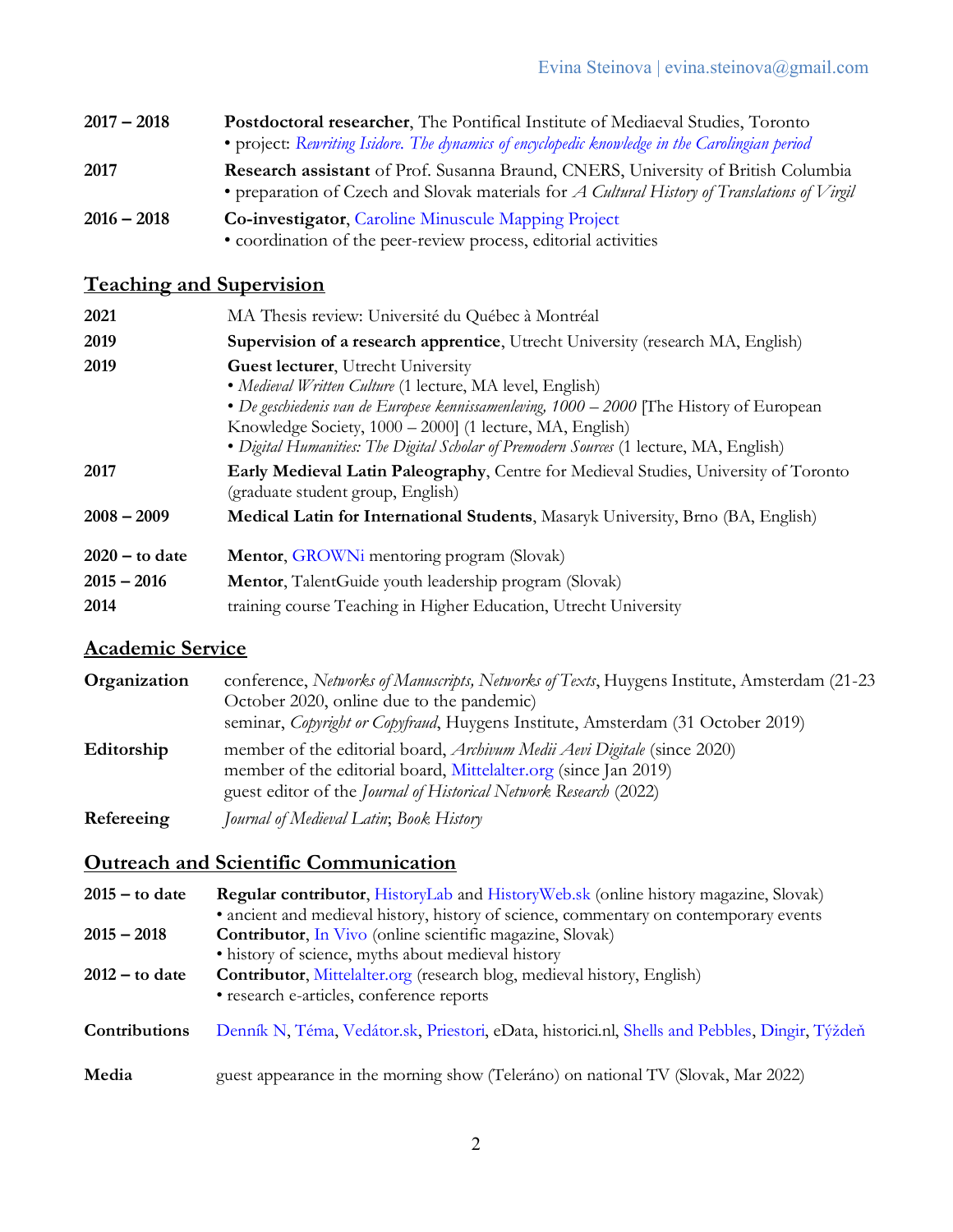| Appearances  | invited guest in a debate show Večera s Havranom on national TV (Slovak, Feb 2016)<br>invited guest in a radio show Chrobák v hlave on national radio (Slovak, Apr 2019)<br>interviews in the national weeklies Téma (Slovak, Dec 2021) and Týždeň (Slovak, Jul 2017), and<br>magazine MIAU (Slovak, Mar 2021)<br>interviews with Krajina mladých (podcast, Slovak, Apr 2021), Mládež.sk (youth organization,<br>Slovak, Mar 2021), Pravidelná dávka (podcast, Slovak, Nov 2019), science sk (science magazine,<br>Slovak, Jul 2015) |
|--------------|--------------------------------------------------------------------------------------------------------------------------------------------------------------------------------------------------------------------------------------------------------------------------------------------------------------------------------------------------------------------------------------------------------------------------------------------------------------------------------------------------------------------------------------|
| <b>Blogs</b> | Homo modernus, a personal research blog (English, 2020-)<br>Voices from the Edge, Marginal Scholarship project blog (English, 2014-2016)<br>personal blog, the global academia and Slovakia (Slovak, 2017)                                                                                                                                                                                                                                                                                                                           |
| Awards       |                                                                                                                                                                                                                                                                                                                                                                                                                                                                                                                                      |
| 2017         | APICES Travel grant, Comité international de paléographie latine                                                                                                                                                                                                                                                                                                                                                                                                                                                                     |

| 2012 | Faculty prize for the Best Academic Master Thesis in Humanities, Utrecht University |  |
|------|-------------------------------------------------------------------------------------|--|
| 2009 | Research Master scholarship, Utrecht University, Department of Medieval Studies     |  |

# **Additional Training**

| Paleography | SCRIPTO Summer School St. Gallen (2016)<br>London International Paleography Summer School (2016) |
|-------------|--------------------------------------------------------------------------------------------------|
| Digital     | Python for Data Analysis (2021, online)                                                          |
| humanities  | ManuSciences '19 (2019, Frejus)                                                                  |
|             | Digital Humanities Summer Institute (2018, Victoria, BC)                                         |
|             | Crash course: Digital Tools in the Humanities (2013, Amsterdam)                                  |
|             | The Nijmegen Spring School in eHumanities (2013, Nijmegen)                                       |
|             | Medieval Manuscript Studies in Digital Age (2012, London/Cambridge)                              |

# **Computer skills**

| Digital editing     | TEI-XML, Classical Text Editor                                   |
|---------------------|------------------------------------------------------------------|
| Data analysis       | R, Python                                                        |
| Data visualization  | Tableau, Gephi, Palladio                                         |
| Webpage development | Wordpress                                                        |
|                     | experienced user of Excel                                        |
|                     | experience with developing online databases and digital editions |

# **Languages**

| <b>Historical</b> | Latin (Classical and Medieval, professional level)<br>Hebrew (Biblical and Rabbinical, basic)<br>Classical Greek (elementary)                                                       |
|-------------------|-------------------------------------------------------------------------------------------------------------------------------------------------------------------------------------|
| Modern            | Slovak/Czech (native speaker), English (fluent), Dutch (B2), German (B1), Levantine<br>Arabic $(A1)$ , French $(A1)$<br>reading proficiency in German, French, Italian, and Spanish |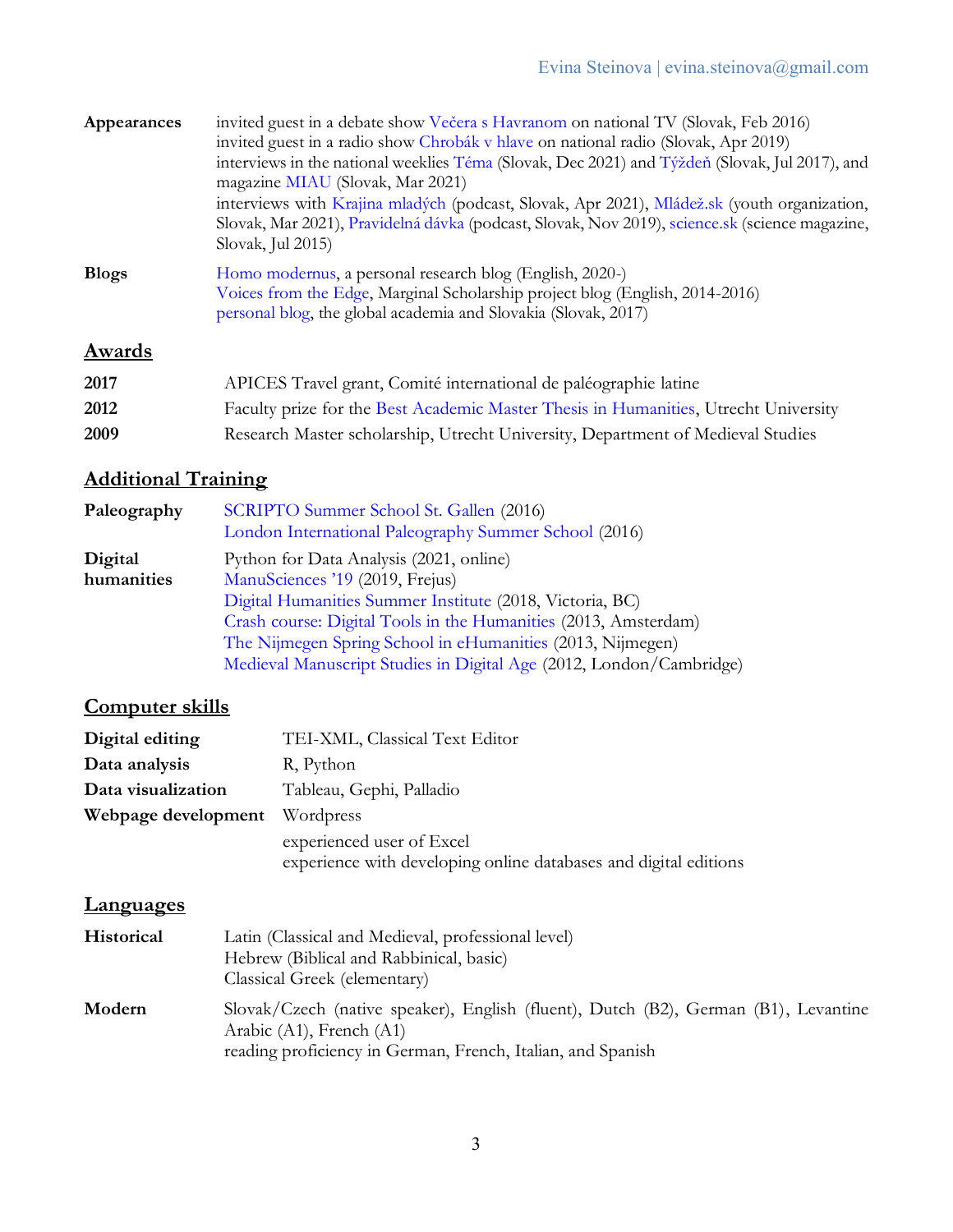## **List of Publications and Outputs**

## **Books**

[1] *Notam superponere studui: the use of annotation symbols in the early Middle Ages*, Bibliologia 52. Turnhout, 2019.

## **Databases and other digital outputs**

- [1] with Peter Boot. *[The Glosses to the First Book of the Etymologiae of Isidore of Seville: a digital scholarly edition](https://db.innovatingknowledge.nl/edition)*, hosted by Huygens ING, KNAW, published in 2021 [a digital scholarly edition].
- [2] *[Innovating Knowledge](https://innovatingknowledge.nl/)*, hosted by Huygens ING, KNAW, published in 2021 [a database].
- [3] with Mariken Teeuwen and Irene van Renswoude. *[Marginal Scholarship](https://www.marginalscholarship.nl/)*, hosted by Huygens ING, KNAW, published in 2016 [a database].

### **Datasets**

- [1] '[Innovating Knowledge: the datasheet \(final release](https://innovatingknowledge.nl/?page_id=104) version)', published on *Innovating Knowledge* website, 12- 10-2021.
- [2] '[The glosses to the first book of the Etymologiae of Isidore of Seville: raw data](https://zenodo.org/record/5359402)', published on *Zenodo*, 01-09- 2021.
- [3] '[A Fragment of a Ninth-Century Liturgical Book in the Holdings of Utrecht University Library: Transcription](https://public.yoda.uu.nl/its/UU01/DFKJ8M.html)', published on YODA, 11-03-2021.

### **Peer-reviewed journal publications**

- [1] 'Freising', in *A Partial Survey of Continental Scribal Centres Writing Caroline Minuscule, c. 700 1000*, The Network for the Study of Caroline Minuscule, (submitted in 2016).
- [2] '[Two Carolingian Redactions of the](https://doi.org/10.36191/mjb/2021-56-2-4) *Etymologiae* from St. Gallen', *Mittellateinisches Jahrbuch* 56:2 (2021), 298-376.
- [3] 'Annotation of the *Etymologiae* of Isidore of Seville in Its Early Medieval Context', *Archivum Latinitatis Medii Aevi* 78 (2020), 5-81.
- [4] '[The Oldest Manuscript Tradition of the](https://visigothicsymposia.org/evina-steinova/) *Etymologiae* (Eighty Years after A. E. Anspach)', *Visigothic Symposia 4: Manuscripts and Editions* (2020), 100-143.
- [5] '[Chicago, Newberry Library, Masi Fragm. 14 and the fate of the Theodulf Bible in the long ninth century](https://doi.org/10.1163/15700690-12341435)', *Quaerendo* 49 (2019), 119-134.
- [6] 'The rise of the quotation sign in the Latin West and the changing modes of reading between the sixth and the ninth centuries' *Scriptorium* 72:2 (2018), 123-166.
- [7] 'The List of *notae* in the *[Liber Glossarum](https://doi.org/10.1484/J.JML.5.112087)*'. *Journal of Medieval Latin* 26 (2016), 315-362.
- [8] '*Psalmos, notas, cantus*: the meanings of *nota* [in the Carolingian period](https://www.journals.uchicago.edu/doi/10.1017/S0038713415000275)'. *Speculum* 90:2 (2015), 424-457.
- [9] '[Munich, Bayerische Staatsbibliothek, MS Clm 6298: A new witness of the biblical commentaries from the](https://doi.org/10.1017/S0263675114000027)  [Canterbury school](https://doi.org/10.1017/S0263675114000027)'. *Anglo-Saxon England* 43 (2014): 45-55.
- [10] '[Jews and Christ Interchanged: Discursive Strategies in the](http://hdl.handle.net/11222.digilib/118210) *Passio Iudeorum Pragensium*'. *Graeco-Latina Brunensia*  17 (2012): 73-86.
- [11] 'A Fragment of a Ninth-Century Liturgical Book in the Holdings of Utrecht University Library'. *Codices Manuscripti* 82/83 (2012): 1-11.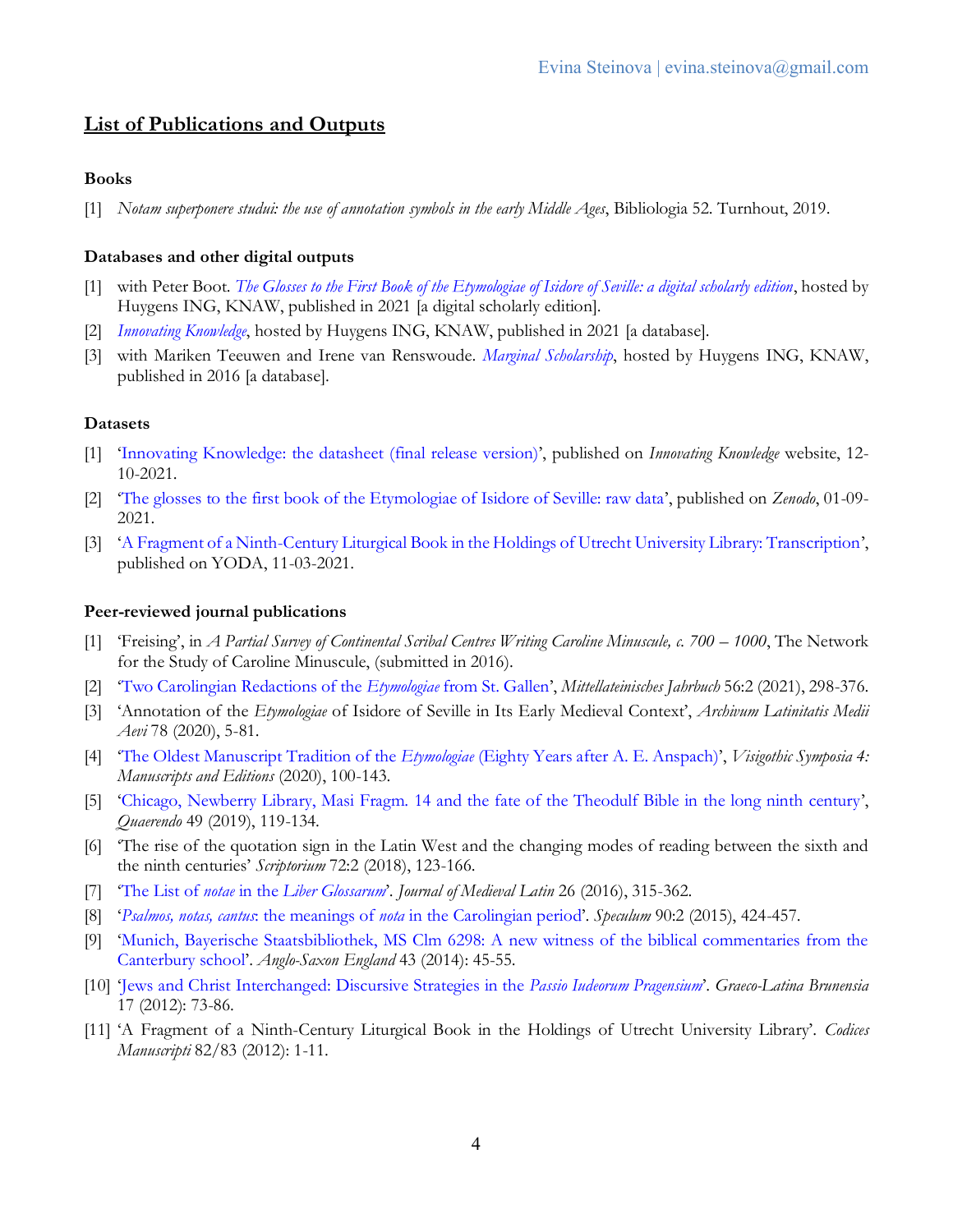## **Contributions to edited volumes** (equivalent to peer-reviewed journals)

- [1] 'Early medieval catechetic collections containing material from the *Etymologiae* and the place of Isidore of Seville in Carolingian *correctio*', in *Crafting Knowledge in the early medieval book: Practices of collecting and concealing*, edited by Sinead O'Sullivan and Ciaran Arthur (submitted in 2022).
- [2] with Peter Boot. 'Editing Glosses as Networks: Exploring the Explorative Edition', in *Companion: Dialogues on Digital Editing Methods*, edited by Elli Bleeker, Marijke van Faassen, Rik Hoekstra, and Marijn Koolen (submitted in 2021).
- [3] 'Early Medieval Citation Culture in Palaeographic Evidence: The Quotation Tags in Gregory the Great's *Regula Pastoralis*', in *Zitatkulturen*, edited by Carmen Cardelle de Hartmann and Martina Giese (submitted in 2020).
- [4] 'Vzdelanosť a kultúra vo včasnom stredoveku' [Education and culture in the early Middle Ages], in *Zrod Európy*  (submitted in 2019).
- [5] 'Anecdoton Parisinum de notis', 'Anecdoton Cavense', and 'Scholion on Thyestes of Varius', in *Oxford Guide to the Transmission of the Latin Classics* (submitted in 2017).
- [6] 'The materiality of innovation: formats and dimensions of the *Etymologiae* of Isidore of Seville in the early Middle Ages', in *Practices of Knowledge Selection in Early Medieval Manuscripts*, edited by Anna Dorofeeva and Michael Kelly (forthcoming in 2022).
- [7] 'The early reception history of the first book of the *Etymologies* as a mirror of Carolingian intellectual networks: a proposal', in *Social and Intellectual Networking in the Early Middle Ages*, edited by Michael Kelly and Patrick Fazioli, New York, 2022 (forthcoming in 2022).
- [8] '*Nota* and *Require*[: The Oldest Western Annotation Symbols and Their Dissemination in the Early Middle](https://doi.org/10.1484/M.BIB-EB.5.124987)  [Ages](https://doi.org/10.1484/M.BIB-EB.5.124987)', in *Scribes and the Presentation of Texts (from Antiquity to c. 1550). Proceedings of the 20th Colloquium of the Comité international de paléographie latine*, edited by Barbara A. Shailor and Consuelo Dutschke, Bibliologia 65, Turnhout, 2021, 473-489.
- [9] with Irene van Renswoude. '[The Annotated Gottschalk: Critical Signs and Control of Heterodoxy in the](https://doi.org/10.1484/M.HAMA-EB.5.114753)  [Carolingian Age](https://doi.org/10.1484/M.HAMA-EB.5.114753)', in *La controverse carolingienne sur la prédestination. Histoire, textes, manuscrits*, edited by Pierre Chambert-Protat, Jérémy Delmulle, Warren Pezé and Jeremy C. Thompson, Haut Moyen Âge 32. Turnhout, 2018, 249-78.
- [10] '[Technical signs in Early Manuscripts Copied in Irish Minuscule](https://doi.org/10.1484/M.USML-EB.5.115017)', in *The Annotated Book in the Early Middle Ages: Practices of Reading and Writing*, edited by Mariken Teeuwen and Irene van Renswoude, Utrecht Studies in Medieval Literacy 38. Turnhout, 2017, 37-85.
- [11] '*Passio Iudeorum Pragensium*: Tatsachen und Fiktionen über das Pogrom im Jahr 1389', in *"Avigdor, Benesch, Gitl" - Juden in Böhmen, Mähren und Schlesien im Mittelalter. Samuel Steinherz (1857 Güssing – 1942 Theresienstadt) zum Gedenken*, edited by Helmut Teufel, Pavel Kocman and Milan Řepa. Prague - Essen - Brunn, 2016, 159-86.
- [12] 'The Prehistory of the Latin Acts of Peter (BHL 6663) and the Latin Acts of Paul (BHL 6575): Some observations about the Development of the *Virtutes Apostolorum*', in *The Apocryphal Acts of the Apostles in Latin Christianity. Proceedings of the First International Summer School on Christian Apocryphal Literature, Strasbourg 2012*. Turnhout, 2014, 69-83.
- [13] with Olivia Adankpo and Damian Labadie. 'Codices and early printed editions preserved at Strasbourg', in *The Apocryphal Acts of the Apostles in Latin Christianity. Proceedings of the First International Summer School on Christian Apocryphal Literature, Strasbourg 2012*. Turnhout, 2014, 117-125.
- [14] '"All that suffering": Hebrew narratives about the Prague Easter massacre of 1389 and their interaction with Latin material', in *Knaanic Language: Structure and Historical Background*. *Proceedings of a conference held in Prague on October 25-26, 2012*, edited by Ondřej Bláha, Robert Dittmann and Lenka Uličná. Prague, 2013, 241-68.

### **Reviews**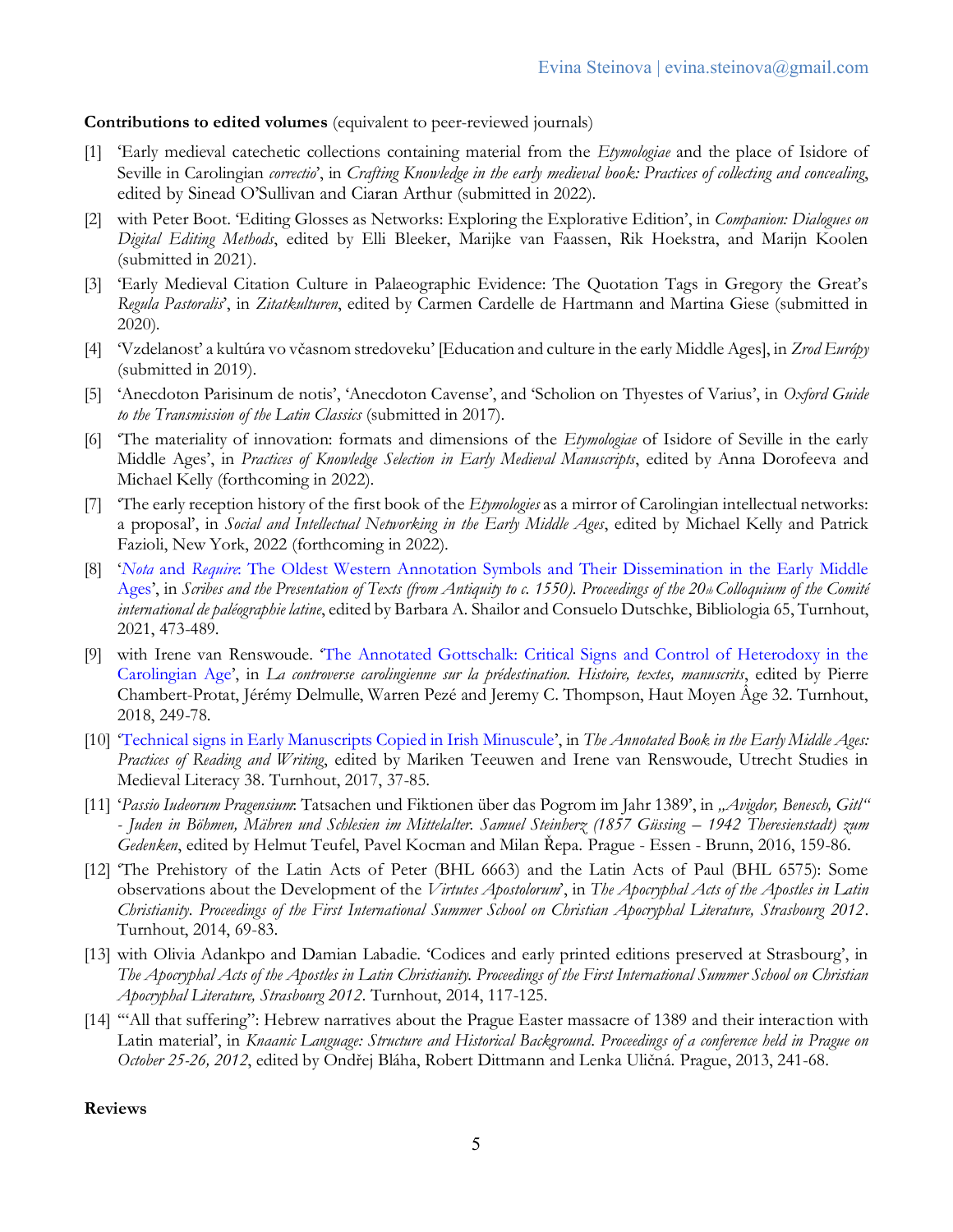- [1] 'Review of: Isidore de Séville, Olga Spevak (ed., trans. et comm.) Étymologies. Livre I. La grammaire'. *Archivum Latinitatis Medii Aevi* 78 (2020), 315-319.
- [2] ['Review of: Dalibor Havel, Počátky latinské písemné kultury v českých zemích. Nejstarší latinské rukopisy a](http://fragmentology.ms/issues/2-2019/havel/)  [zlomky v Čechách a na Moravě'](http://fragmentology.ms/issues/2-2019/havel/). *Fragmentology* 2 (2019): 191–195.
- [3] 'Book Review: Scriptorium. Wesen Funktion [Eigenheiten. Edited by Andreas Nievergelt, Rudolf Gamper,](https://doi.org/10.1111/emed.12272)  [Marina Bernasconi Reusser, Birgit Ebersperger, and Ernst Tremp. Munich: Beck, 2015](https://doi.org/10.1111/emed.12272)'. *Early Medieval Europe* 26:2 (2018): 244-247.
- [4] ['Ambiciózna ale nevyvážená príručka stredovekej latinskej literatúry'](http://www.ucl.cas.cz/cs/casopis-ceska-literatura/ceska-literatura-v-siti/2429-ambiciozna-ale-nevyvazena-prirucka-stredovekej-latinskej-literatury) [review of Claudio Leonardi (ed.), *Medieval Latin Literature*]. *Česká literatura* 65:3 (2017): 429-35.
- [5] with Ivan Flis and Paul Wouters. '[Digital humanities are a two-way street](http://www.journals.uchicago.edu/doi/full/10.1086/687221)'. *Isis* 107:2 (2016): 346-48.
- [6] 'Book Review: Georges Declercq (ed.), *Early Medieval Palimpsests*[, Bibliologia 26 \(Turnhout: Brepols, 2007\)](http://www.networksandneighbours.org/index.php/n/article/view/72/58)'. *Networks and Neighbours* 2:2 (2014): 397-400.
- [7] '[Book Review: Maddalena Betti, The Making of Christian Moravia \(858-882\): Papal Power and Political Reality](http://networksandneighbours.org/index.php/n/article/view/37)  [\(Leiden: Brill, 2014\)](http://networksandneighbours.org/index.php/n/article/view/37)'. *Networks and Neighbours* 2:1 (2014): 128-30.

#### **Translations**

- [1] 'Danteho anomália: extrémne počasie a náhle zmeny klímy v Európe pred 700 rokmi', *Klíma a dejiny*, Bratislava, 2022, (forthcoming) [translated from Martin Bauch. 'Extreme meteorological events of the "Dantean Anomaly". Rapid climate change in Europe 700 years ago'].
- [2] with Martin Odler. '[Leidenský manifest](http://historyweb.dennikn.sk/clanky/detail/leidensky-manifest)', *HistoryWeb.sk*, 01-12-2016 [translated from Diana Hicks, Ludo Waltman, Sarah de Rijcke, and Ismael Rafols. 'Leiden Manifesto for Research Metrics'].

#### **Scientific communication and non-peer-reviewed publications**

- [1] with Branislav Kovár, 'The worst year in human history' [Najhorší rok v ľudských dejinách], in *Klíma a dejiny*. Bratislava, 2022 (forthcoming).
- [2] 'Climate, hunger, and resilience in the Carolingian Empire' [Klíma, hlad a reziliencia v Karolínskej ríši], in *Klíma a dejiny*. Bratislava, 2022 (forthcoming).
- [3] '[How innovative are early medieval manuscripts of the](http://homomodernus.net/2022/03/20/how-innovative-are-early-medieval-manuscripts-of-the-etymologiae/) *Etymologiae*?', *Homo Modernus*, 20-03-2022.
- [4] '[Why we stopped using cuneiform?](https://historylab.sk/starovek/preco-sa-prestal-pouzivat-klinopis/)' [Prečo sa prestal používať klinopis?], *HistoryLab*, 03-02-2022.
- [5] '[Italian Chronicle mentions America before Christopher Columbus](https://historylab.sk/stredovek/talianska-kronika-spomina-ameriku-este-pred-objavmi-kristofa-kolumba/)' [Talianska kronika spomína Ameriku ešte pred objavmi Krištofa Kolumba], *HistoryLab*, 13-12-2021.
- [6] '[The Origin of Writing -](https://vedator.space/ako-kde-a-kedy-vzniklo-pismo/) how, when, and where?' [Ako, kedy a kde vzniklo písmo?], *Vedátor.sk*, 24-08-2020.
- [7] Branislav Kovár, Oliver Zajac a Lucia Benediková (eds.). *Epidémie v dejinách. Ľudstvo v boji s neviditeľnými nepriateľmi*. Bratislava, 2020 [two of the articles published with the *HistoryWeb* appear in this volume].
- [8] ['Where to Find Isidore's](https://homomodernus.net/2020/07/23/where-to-find-isidores-etymologiae/) *Etymologiae*?', *Homo Modernus*, 23-07-2020.
- [9] 'The Roman empire may have been reborn, if it were not for the first pandemic of plague' [Rímska ríša mohla povstať z popola, zabránila tomu prvá pandémia moru], in *Epidémie v dejinách. Ľudstvo v boji s neviditeľnými nepriateľmi*. Bratislava, 2020, 71-79.
- [10] '[Why did the plague doctors wear a bird mask](https://historyweb.dennikn.sk/clanky/detail/preco-nosili-morovi-doktori-masku-so-zobakom)?' [Prečo nosili moroví doktori masku so zobákom?], *HistoryWeb.sk*, 11-05-2020.
- [11] '[Were epidemics a cause of the Fall of the Roman empire](https://historyweb.dennikn.sk/clanky/detail/mohli-rimsku-risu-rozvratit-epidemie)?' [Mohli Rímsku ríšu rozvrátiť epidémie?], *HistoryWeb.sk*, 23-03-2020.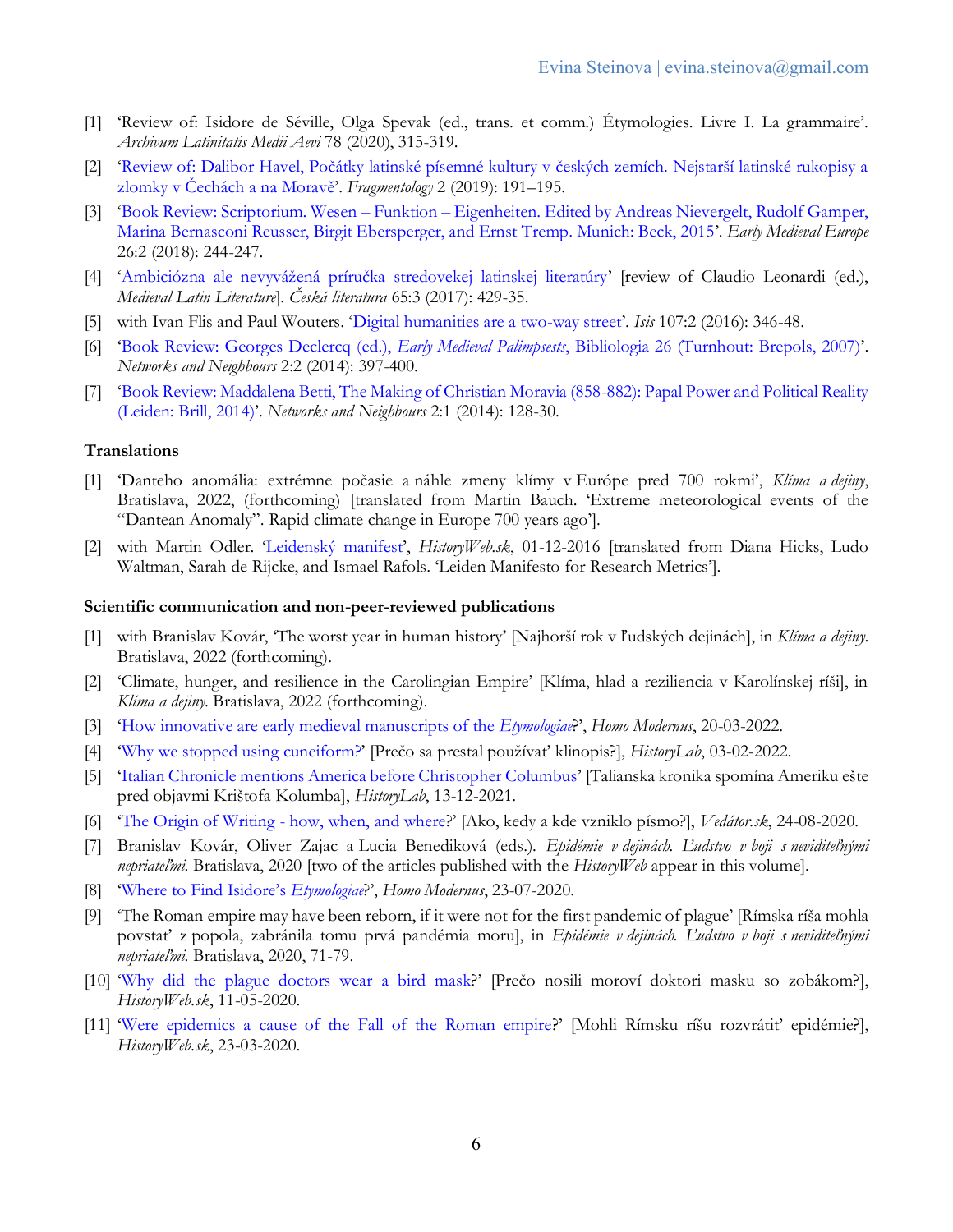- [12] Branislav Kovár, Jakub Drábik (eds.). *História pre zaneprázdnených. Dejiny od lovcov mamutov po atómový vek*. Bratislava, 2019 [five of the articles published with the *HistoryWeb* have been adapted and reprinted in this volume].
- [13] '[The Most Common Annotation Symbols in Early Medieval Western Manuscripts \(a cheat sheet\)](https://mittelalter.hypotheses.org/22292)', *Mittelalter: Interdisziplinäre Forschung und Rezeptionsgeschichte*, 19-07-2019.
- [14] '[Was one of the most mysterious medieval codes broken?](https://historyweb.dennikn.sk/clanky/detail/podarilo-sa-prelomit-jednu-z-najzahadnejsich-sifier-stredoveku)' [Podarilo sa prelomiť jednu z najzáhadnejších šifier stredoveku?], *HistoryWeb.sk*, 21-05-2019.
- [15] ['Innovating Knowledge: Isidore's](https://mittelalter.hypotheses.org/21234) *Etymologiae* in the Carolingian Period', *Mittelalter: Interdisziplinäre Forschung und Rezeptionsgeschichte*, 24-01-2019.
- [16] '[Witch hunt as a marketing strategy of Churches](http://historyweb.dennikn.sk/clanky/detail/hon-na-carodejnice-bol-marketingom-cirkvi#.W8M_rfZoQ2w)' [Hon na čarodejnice bol marketingom cirkví], *HistoryWeb.sk*, 08-10-2018.
- [17] '[Tattooed medieval pilgrims](https://www.tyzden.sk/temy/49712/tetovanie-zavazuje/)' [Tetovaní stredovekí pútnici], *Týžden*, 05-08-2018.
- [18] '[The oldest world library gave up its secrets](http://historyweb.dennikn.sk/clanky/detail/najstarsia-kniznica-na-svete-vydala-nove-tajomstva)' [Najstaršia knižnica na svete vydala svoje tajomstvá], *HistoryWeb.sk*, 18-07-2018.
- [19] '[When the saints performed abortions](http://historyweb.dennikn.sk/clanky/detail/ked-svatci-vykonavali-interrupcie)' [Keď svätci vykonávali interrupcie], *HistoryWeb.sk*, 30-05-2018.
- [20] ['The cause of the Fall of the Roman Empire may have been Ebola's cousin'](http://historyweb.dennikn.sk/clanky/detail/rimsku-risu-mohol-znicit-bratranec-eboly) [Rímsku ríšu mohol zničiť bratranec eboly], *HistoryWeb.sk*, 09-01-2018.
- [21] '[Who was the first to use a](http://historyweb.dennikn.sk/clanky/detail/kedy-sa-zacala-pouzivat-nula#.WfYdvYhrw2w) zero?' [Kedy sa začala používať nula?], *HistoryWeb.sk*, 16-10-2017.
- [22] '[The Babylonians surpassed the Greeks by 1 500 years](http://historyweb.dennikn.sk/clanky/detail/babyloncania-predbehli-grekov-o-1500-rokov#.WfYc4Ihrw2w)' [Babylončania predbehli Grékov o 1500 rokov], *HistoryWeb.sk*, 11-09-2017.
- [23] '[He was burned at stake, but his secret diary survived](http://historyweb.dennikn.sk/clanky/detail/upalila-ho-inkvizicia-no-jeho-tajny-dennik-prezil#.WVrxJelLc2x)' [Upálila ho inkvizícia, no jeho tajný denník prežil], *HistoryWeb.sk*, 03-07-2017.
- [24] '[Thank you for chickens and peaches!](http://historyweb.dennikn.sk/clanky/detail/komu-vdacime-za-broskyne-a-kurence#.WVrwkulLc2z)' [Komu vďačíme za broskyne a kurence?], *HistoryWeb.sk*, 05-04-2017.
- [25] '[Of Manuscripts and Monks](http://litteracarolina.upenndigitalscholarship.org/caroline-minuscule/of-manuscripts-and-monks/)', *Littera Carolina*, 30-03-2017.
- [26] '[Matthias Corvinus and Bratislava](http://historyweb.dennikn.sk/clanky/detail/bratislavske-stopy-mateja-korvina#.WG0-ilwkw2z)' [Bratislavské stopy Mateja Korvína], *HistoryWeb.sk*, 04-01-2017.
- [27] '[Chinese in Roman Britain and Persians in Medieval Japan](http://historyweb.dennikn.sk/clanky/detail/cinania-v-rimskej-britanii-a-perzan-v-japonsku#.WGvwIFwkw2x)' [Číňania v rímskej Británii a Peržan v Japonsku], *HistoryWeb.sk*, 23-12-2016.
- [28] '[Three mathematical puzzles from the early Middle Ages](http://historyweb.dennikn.sk/clanky/detail/tri-matematicke-hadanky-z-vcasneho-stredoveku#.WDaSiFwkw2w)' [Tri matematické hádanky z včasného stredoveku], *HistoryWeb.sk*, 19-10-2016.
- [29] '[Myths about the scientific revolution: the common mistakes we make when we consider the rise of](http://invivomagazin.sk/myty-o-vedeckej-revolucii-chybne-predstavy-o-vitazstve-heliocentrizmu_481.html)  [heliocentrism](http://invivomagazin.sk/myty-o-vedeckej-revolucii-chybne-predstavy-o-vitazstve-heliocentrizmu_481.html)' [Mýty o vedeckej revolúcii: Chybné predstavy o víťazstve heliocentrizmu], *In Vivo*, 18-08-2016.
- *[30]* '[Notam superponere studui: the art of using symbols \(rather than words\) to annotate text](https://www.huygens.knaw.nl/publications/marginal-scholarship-annoteren-met-behulp-van-tekens-in-plaats-van-woorden/?lang=en)', published on the website of Huygens ING, 30-06-2016.
- [31] '[London will have to rewrite its history](http://historyweb.dennikn.sk/clanky/detail/londyn-bude-musiet-prepisat-svoje-dejiny#.WDaSHVwkw2w)' [Londýn bude musieť prepísať svoje dejiny], *HistoryWeb.sk*, 03-06- 2016.
- [32] '[Assyriologist found the oldest collection of recipes](http://historyweb.dennikn.sk/clanky/detail/asyriolog-nasiel-najstarsiu-zbierku-receptov#.WDaRalwkw2w)' [Asýriológ našiel najstaršiu zbierku receptov], *HistoryWeb.sk*, 09-05-2016.
- [33] '[The Paris attack does not resemble the sack of Rome](http://historyweb.dennikn.sk/clanky/detail/utok-v-parizi-sa-nepodoba-vyplieneniu-rima#.WDaQ0Vwkw2x)' [Útok v Paríži sa nepodobá vyplieneniu Ríma], *HistoryWeb.sk*, 19-11-2015.
- [34] '[Will the Great Pyramid give away its secrets?](http://historyweb.dennikn.sk/clanky/detail/mozeme-odhalit-tajomstvo-velkej-pyramidy#.WDaQBlwkw2w)' [Môžeme odhaliť tajomstvo Veľkej pyramídy?], *HistoryWeb.sk*, 11-10-2015.
- [35] '[The man who understood Aristotle](http://historyweb.dennikn.sk/clanky/detail/muz-co-pochopil-aristotela#.WDaOvFwkw2w)' [Muž, čo pochopil Aristotela], *HistoryWeb.sk*, 23-07-2015.
- [36] '[How to measure time without a sundial?](http://historyweb.dennikn.sk/clanky/detail/ako-merat-cas-bez-slnecnych-hodin#.WDaON1wkw2w)' [Ako merať čas bez slnečných hodín?], *HistoryWeb.sk*, 05-06-2015.
- [37] '[Who built Hagia Sophia?](http://historyweb.dennikn.sk/clanky/detail/kto-postavil-hagiu-sofiu#.WDaNUlwkw2w)' [Kto postavil Hagiu Sofiu?], *HistoryWeb.sk*, 27-05-2015.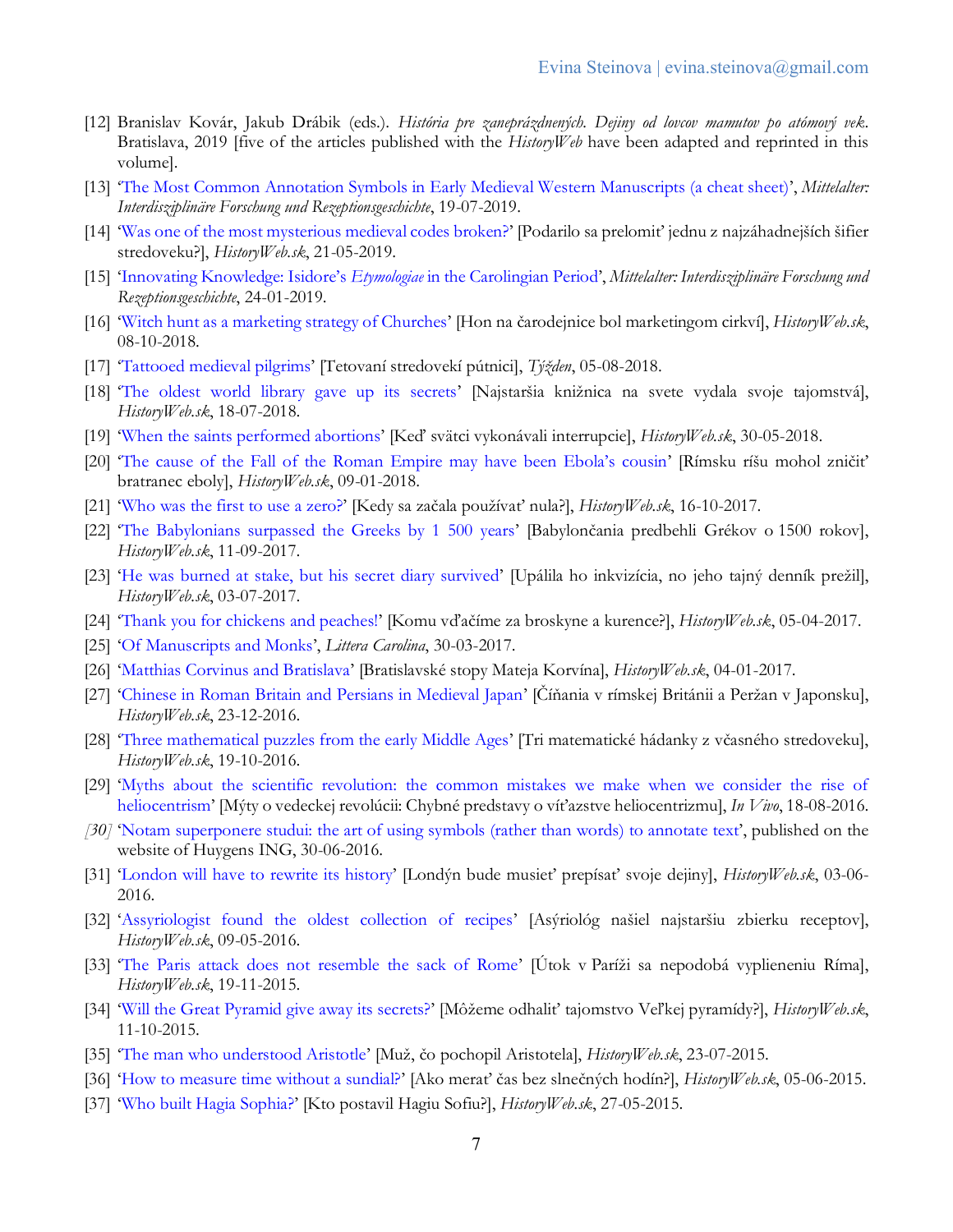- [38] '[Marginal Signs: Central for Understanding Early Medieval Thinkers](http://www.shellsandpebbles.com/2015/04/14/marginal-signs-central-for-understanding-early-medieval-thinkers/)'. *Shells and Pebbles: Interesting Finds on the Shores of the History of Science*, 14-04-2015.
- [39] '[Did medieval monks adopt children?](http://historyweb.dennikn.sk/clanky/detail/adoptovali-deti-v-stredoveku-aj-mnisi#.WDaPSFwkw2w)' [Adoptovali deti v stredoveku aj mnísi?], *HistoryWeb.sk*, 26-03-2015.
- [40] '[Top five discoveries in historical collections in 2014](http://historyweb.dennikn.sk/clanky/detail/top-5-objavov-historie-v-roku-2014#.WDaMSVwkw2w)' [Top 5 objavov v historických kolekciách v roku 2014], *HistoryWeb.sk*, 21-01-2015.
- [41] ['Vzdelanie ako odpoveď: prenasledovanie bahájov v](http://dingir.cz/cislo/14/4/vzdelanie_ako_odpoved.pdf) Iráne a Bahájsky inštitút vyššieho vzdelania' [Education as an Answer: the Persecution of Bahá'ís in Iran and the Bahai Institute of Higher Education], *Dingir* 17:4 (2014), 126.
- [42] '*Notam superponere studui*[: the use of technical signs in the Carolingian period](http://mittelalter.hypotheses.org/4399)', *Mittelalter: Interdisziplinäre Forschung und Rezeptionsgeschichte*, 29-09-2014.
- [43] '[Asterix and Obelix on a visit to the Middle Ages](http://voicesfromtheedge.huygens.knaw.nl/?p=128)', *Voices from the Edge*, 05-09-2014.
- [44] '[Snakes and Ladders](http://voicesfromtheedge.huygens.knaw.nl/?p=64)', *Voices from the Edge*, 10-05-2014.
- [45] '[Carolingian Critters IV: Leiden, Universiteitsbibliotheek, BPL 67F](http://mittelalter.hypotheses.org/2929)'. *Mittelalter: Interdisziplinäre Forschung und Rezeptionsgeschichte*, 30-01-2014.
- [46] '[Carolingian Critters III: Munich, BSB Clm 6253](http://mittelalter.hypotheses.org/1316)'. *Mittelalter: Interdisziplinäre Forschung und Rezeptionsgeschichte*, 20-06-2013.
- [47] '[Carolingian Critters II: Leiden, Voss. Lat. F 113](http://mittelalter.hypotheses.org/556)'. *Mittelalter: Interdisziplinäre Forschung und Rezeptionsgeschichte*, 22-02-2013.
- [48] '[Carolingian Critters: Munich, Clm 6298](http://mittelalter.hypotheses.org/238)'. *Mittelalter: Interdisziplinäre Forschung und Rezeptionsgeschichte*, 16-01- 2013.
- [49] with Marc van Hasselt, Marjolein de Lege, Joyce Opdenoordt, Tom de Schepper, and Alice Spruit. '[Breviarium](http://digbijzcoll.library.uu.nl/metadata.php?lang=en&W=On&BoekID=015741&style=fmw)  [\(fragmenten\)](http://digbijzcoll.library.uu.nl/metadata.php?lang=en&W=On&BoekID=015741&style=fmw)'. At *Digital Special Collections*, Utrecht University.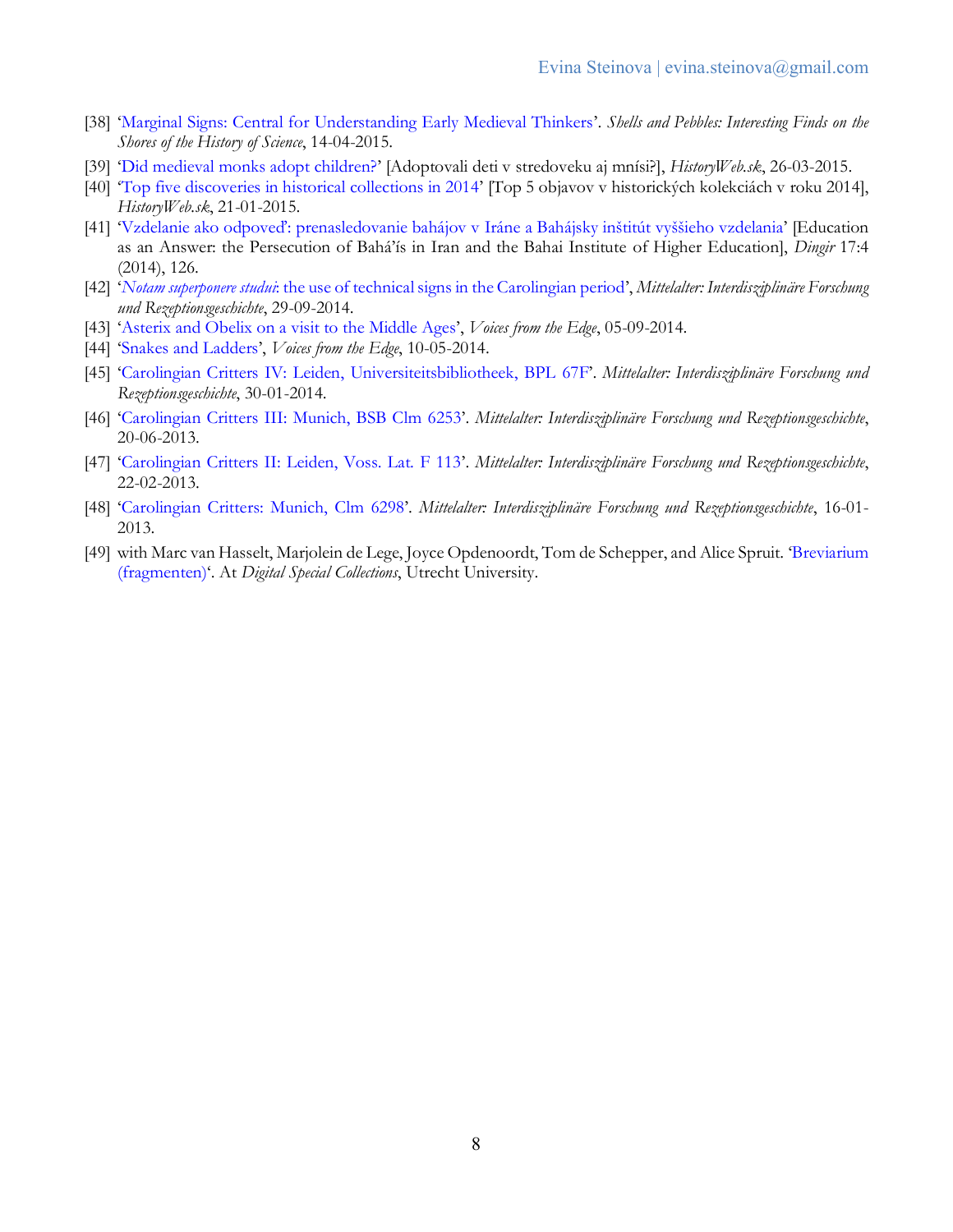## **Talks and presentations**

#### **Invited talks**

- '*Notae* in the early medieval Western manuscripts: how can we study them and what can we learn from them?'. *Lectures Project Notae. Around a research project and beyond*, Sapienza Università di Roma, 29 November 2019.
- 'St. Gallen as a Hub of Carolingian Isidorian Studies?'. Isidoro de Sevilla: maestro de la Edad Media europea, University of Salamanca, 19 November 2018.
- '*Isidorus artigraphus*. The transmission of the first book of the *Etymologiae* in the early Middle Ages and Isidore of Seville as a Carolingian grammarian'. University of Vienna, 19 June 2018.
- 'Anotačné symboly v ranestredovekých rukopisech'. Paleografický seminár, Masaryk University Brno, 9 December 2016.
- 'Technical signs as a form of scholarly annotation in Antiquity and the Early Middle Ages'. Seminar of the Centre for the Study of Manuscript Cultures, University of Hamburg, 30 October 2015.
- '*Notas affigere*: the theory and practice of manuscript mark-up in the Carolingian period'. 400-1500. Mittelalter, Westfälische Wilhelms-Universität, Münster, 27 November 2013.
- '*Passio Iudeorum Pragensium*'. Cyklus judaistických přednášek pro veřejnost, Palacky University, Olomouc, 16 March 2011.

#### **Conference and seminar presentations**

- 'On the way to the future of small digital manuscript projects'. *On the Way to the Future of Digital Manuscript Studies*, Radboud University Nijmegen, 25 October 2021.
- '*Isidorus pastoralis*: Excerpt collections containing material from the *Etymologiae*'. *Crafting knowledge in the early medieval book: Practices of collecting and concealing*, online presentation, 13 July 2021.
- 'Database of early medieval manuscripts of Isidore's *Etymologiae*'. *8th International Conference on the Science of Computus in Late Antiquity and the Middle Ages*, online presentation, 19 June 2021.
- '[The Encyclopaedia, Its Innovators, and the Intellectual Networks in the Carolingian World](https://zenodo.org/record/4430506)'. *Huygens ING Webinar*, online seminar, 25 November 2020.
- '[Traveling Annotations: Network Analysis as a Tool to Study Glossing Networks in Carolingian Europe](https://youtu.be/3aX5BlHmlZE)'. *Networks of Manuscripts, Networks of Texts*, online conference, 21 October 2020.
- '[etymologiae.ms: A virtual handlist of the pre-](https://www.youtube.com/watch?v=w7clBLnadXQ)1000 manuscripts of Isidore's Etymologiae'. *Digital Humanities: New Approaches to Research and Teaching of the Medieval Mediterranean (5th to 15th centuries)*, online webinar of the Society for the Medieval Mediterranean, 29 September 2020.
- 'Isidore's *Etymologiae* as a vessel for innovation in the Early Middle Ages'. *Neolatinistendag 2019*, Bibliotheek Rotterdam, 4 October 2019.
- 'Innovating Knowledge'. *Early Medieval Digital Humanities*, National University of Ireland Galway, 27-28 September 2019.
- 'Medieval Intellectual Networks and the Dissemination of Early Redactions of Isidore's *Etymologiae*'. International Medieval Congress 2019, University of Leeds, 3 July 2019.
- 'Insular Manuscripts and Isidore's *Etymologiae*'. Knowledge Exchange: People, Places, Texts, Österreichische Akademie der Wissenschaften and the Austrian National Library, Vienna, 14 June 2019.
- 'Whose Isidore? Excerpts from the *Etymologiae* in early medieval manuscripts'. Entangled Manuscripts, University College Dublin, 24-25 May 2019.
- 'The oldest methods of citation-marking in the Latin West'. Zitatkulturen des Mittelalters, Herzog August Bibliothek, Wolfenbüttel, 8-9 November 2018.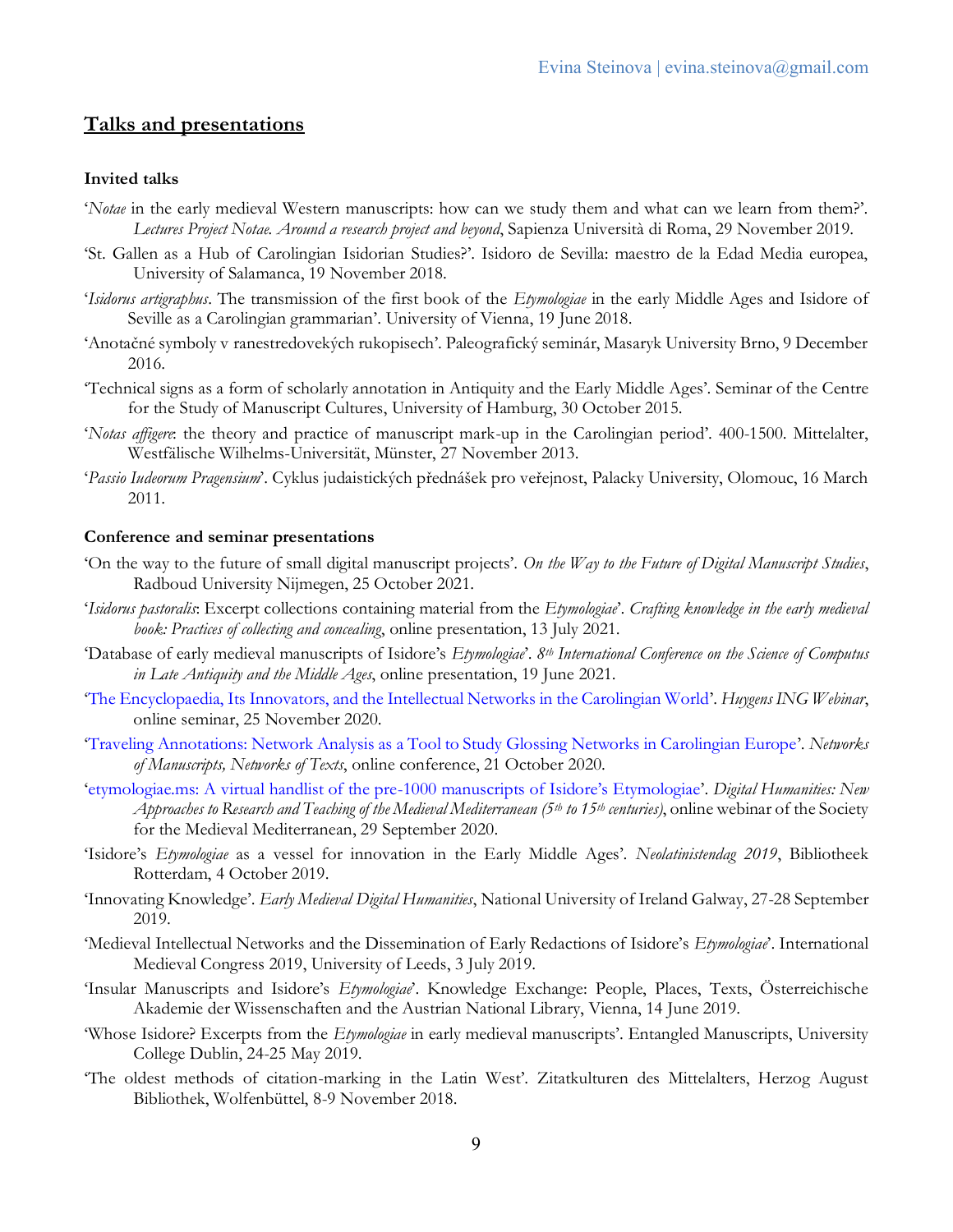- 'Isidore's *Etymologiae* as a window into Carolingian intellectual networks'. Historical Network Research Conference 2018, Masaryk University, Brno, 11-13 September 2018.
- 'Glosses to the First Book of the Etymologies as a Case Study in Early Medieval Intellectual Networks'. International Medieval Congress 2018, University of Leeds, 2 July 2018.
- 'St. Gallen as a Hub of Carolingian Isidorian Studies?'. Seminar series of the Pontifical Institute of Mediaeval Studies, Toronto, 4 April 2018.
- '*Isidorus Artigraphus*: Isidore of Seville as an author of a Carolingian grammatical handbook'. Seminar series of the Pontifical Institute of Mediaeval Studies, Toronto, 8 November 2017.
- '*Isidorus Artigraphus*. The Glosses in the First Book of the *Etymologiae* as Evidence for School Networks in Carolingian Period.' Medialatinitas 2017 – International Medieval Latin Congress, University of Vienna, 17- 21 September, 2017.
- 'The Oldest Western Annotation Symbols and Their Dissemination in the Early Middle Ages'. XXe Colloque international de paléographie latine, Yale University, New Haven, 6-8 September 2017.
- '*Isidorus artigraphus*: The Rewriting of the First Book of the *Etymologies* in the Carolingian Period as Evidence of Carolingian Intellectual Networks'. Social and Intellectual Networking in the Early Middle Ages, Radboud University, Nijmegen, 31 August-2 September 2017.
- 'Annotated Symbols in Manuscripts after 900'. Knowledge and Culture in Times of Threat: Europe around 900, Universität Tübingen, 2-3 June 2017.
- 'Text meets signs: annotation symbols in early medieval Western manuscripts'. Internationaler Workshop Vergesellschaftete Schriften, Universität Heidelberg, 15-16 March 2017.
- 'Annotating with symbols rather than words: the transformation of annotation symbols in the Latin West in the early Middle Ages'. Glossing Practices Between East and West, Goethe University Frankfurt am Main, 2-3 December 2016.
- 'Early Medieval 'Thinking Machines''. Early Romance Cluster, University of British Columbia, 17 November 2016.
- 'Technical signs as a form of extralinguistic communication in the early Middle Ages'. Early Medieval Graphicacy in a Comparative Perspective, University of Oslo, 9-10 June 2016.
- 'The list of marginal signs in the *Liber Glossarum* as a clue to its compilation'. Libgloss 2016: Le Liber glossarum (s. VII-VIII). Sources, composition, réception, Paris-Diderot, 25-27 May 2016.
- 'Pay Attention and Mark Your References! The Use of Technical Signs in Manuscript Margins'. Medieval Margins: Practices of Annotating in Early Medieval Books, Leiden University Library, 17 March 2016.
- 'Marginal symbols as an annotation practice in the Carolingian period'. Medieval abbreviation practices in the vernacular and Latin, University of Zürich, 11-13 March 2016.
- 'Critical signs as a form of a commentary: how to deal with them?'. Sicut dicit… A Methodological Workshop on the Editing of Commentaries on Authoritative Texts, Leuven University, 9-11 March 2016.
- 'Quotation mark in the early medieval West'. International Medieval Congress 2015, University of Leeds, 6-9 July 2015.
- 'Marginal Scholarship. The Practices of Annotation in the Early Middle Ages'. Utrecht Colloquium in Medieval Studies, Utrecht University, 25 June 2015.
- 'The technical sign as a form of annotation in the early medieval West'. 'Namque ego suetus eram hos libros legisse frequenter': Early Medieval Practices of Reading and Writing, Huygens ING, The Hague, 2-5 June 2015.
- 'Annotation and the scribal practices in Bavaria: can metrical approach help us?' Winterschool Communication and Exploitation of Knowledge, Leiden University – Cambridge University, 20-22 February 2015.
- 'Marginal Scholarship'. Promovendicongres Wetenschapsgeschiedenis, Descartes Centre, Utrecht, 24-25 January 2015.